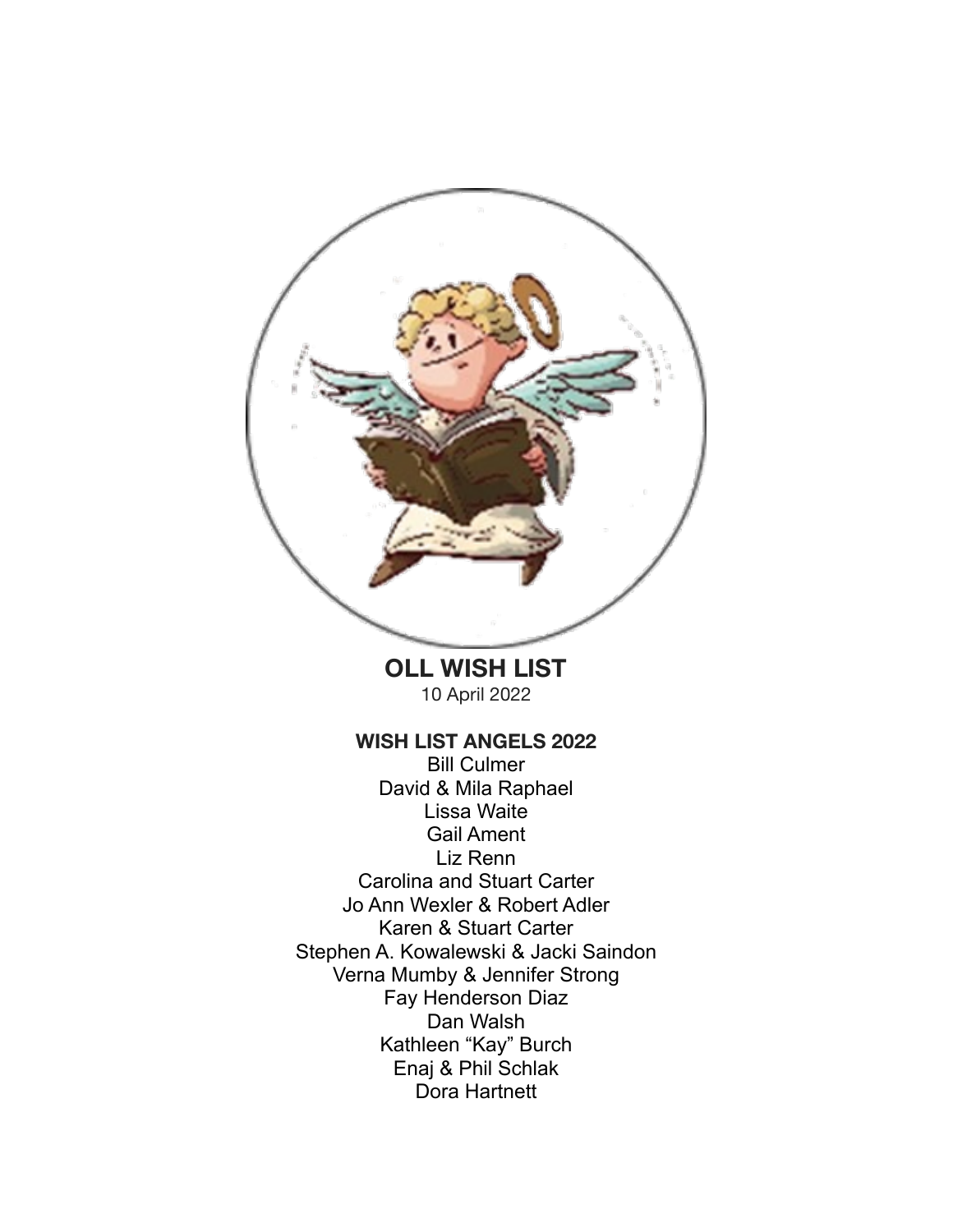# $\bigoplus$  **SPECIAL REQUEST**

The Book Committee of the Library is especially interested in adding the following Young Adult genres. Any contributions from these genre will be appreciated.

#### **GRAPHIC NOVELS ANIME**

## **NON-FICTION**

*[The Devil's Half Acre: The Untold Story of How One Woman Liberated the South's Most](https://www.amazon.com/Devils-Half-Acre-Liberated-Notorious-ebook/dp/B09BN3RDV2/ref=sr_1_3?crid=2WEC1581QQN36&keywords=devils+half+acre+book&qid=1649520159&sprefix=devils+half+%2Caps%2C164&sr=8-3)  [Notorious Slave Jail](https://www.amazon.com/Devils-Half-Acre-Liberated-Notorious-ebook/dp/B09BN3RDV2/ref=sr_1_3?crid=2WEC1581QQN36&keywords=devils+half+acre+book&qid=1649520159&sprefix=devils+half+%2Caps%2C164&sr=8-3)*, Kristen Green

*We Don't Know Ourselves: A Personal History of Modern Ireland*, Fintan O'Toole

- *A Place of My Own: The Architecture of Daydreams,* Michael Pollan
- *Conquistadores: A New History of Spanish Discovery and Conquest,* Fernando Cervantes
- *Slavery's Capitalism: A New History of American Economic Development,* Sven Beckert and Seth Rockman
- *Living, Learning & Languaging Across Borders!,* Tatyana Klein, photographs by Tim **Porter**
- *Peril,* Bob Woodward & Robert Costa
- *The Great Dissenter: The Story of John Marshall Harlan, America's Judicial Hero*, Peter S. Canellos
- *Going All City: Struggle and Survival in LA's Graffiti Subculture,* Stefano Bloch
- *Socialist Manifesto: the Case for Radical Politics in an Era of Extreme Inequality*, Bhaskar Sunkara
- *Break 'Em Up: Recovering Our Freedom from Big Ag, Big Tech, and Big Money,* Zephyr **Teachout**

*Grounded: A Senator's Lessons on Winning Back Rural America,* Jon Tester

*New World of Indigenous Resistance*, Noam Chomsky, et al